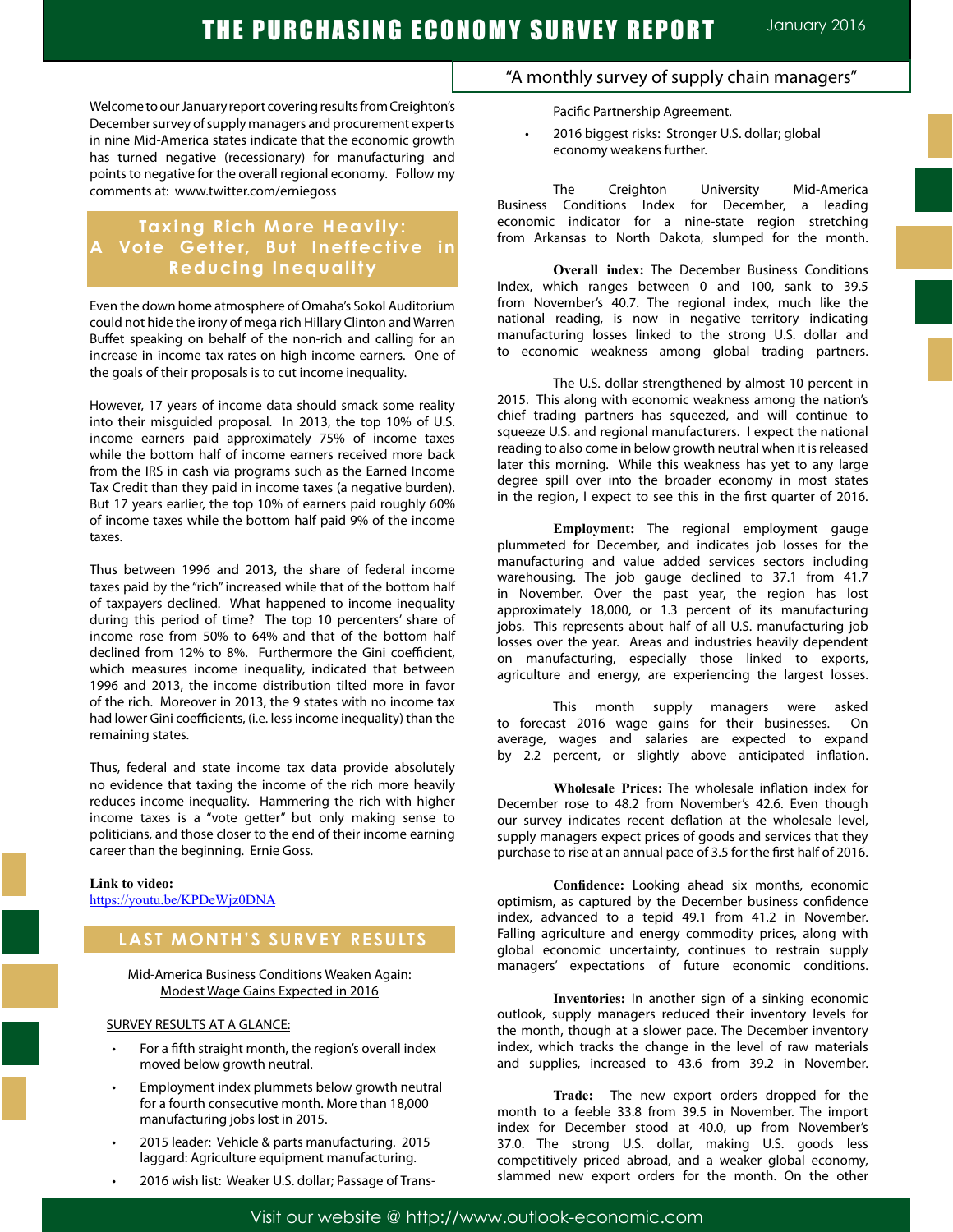## THE PURCHASING ECONOMY SURVEY REPORT January 2016

# THE PURCHASING ECONOMY SURVEY REPORT

"A monthly survey of supply chain managers"

January 2016

## "A monthly survey of supply chain managers"

- 
- 
- 



- 
- 

hand, negative regional manufacturing growth pushed the import index below growth neutral for the month.

**Other components:** Components of the December Business Conditions Index were new orders at 34.6, down from 34.2 in November; production or sales moved slightly lower to 35.4 from November's 36.2; and delivery speed of raw materials and supplies sank to 47.3 from last month's 52.4.

The Creighton Economic Forecasting Group has conducted the monthly survey of supply managers in nine states since 1994 to produce leading economic indicators of the Mid-America economy. States included in the survey are Arkansas, Iowa, Kansas, Minnesota, Missouri, Nebraska, North Dakota, Oklahoma and South Dakota.

The forecasting group's overall index, referred to as the Business Conditions Index, ranges between 0 and 100. An index greater than 50 indicates an expansionary economy over the course of the next three to six months. The Business Conditions Index is a mathematical average of indices for new orders, production or sales, employment, inventories and delivery lead time. This is the same methodology used by the National Institute for Supply Management, formerly the Purchasing Management Association, since 1931.

## **MID-AMERICA STATES**

#### **ARKANSAS**

The state's December overall index, or leading economic indicator, sank to 40.1 from November's 42.1. Components of the index from the monthly survey of supply managers were new orders at 35.1, production or sales at 35.8, delivery lead time at 47.9, inventories at 44.1, and employment at 37.6.

#### IOWA

The December Business Conditions Index for Iowa declined to 41.2 from 42.3 in November. Components of the index from the monthly survey of supply managers were new orders at 36.0, production or sales at 36.8, delivery lead time at 45.4, employment at 38.6, and inventories at 49.2.

#### KANSAS

The Kansas Business Conditions Index for December slipped to 41.7 from November's 42.6. Components of the leading economic indicator from the monthly survey of supply managers were new orders at 36.5, production or sales at 37.3, delivery lead time at 49.8, employment at 39.1, and inventories at 45.9. 2015 leader: Construction of highways & bridges.

#### **MINNESOTA**

- The U.S. added a spectacular 292,000 jobs in December and the unemployment rate was unchanged at a low 5.0%. It pushed the likelihood of a Fed rate hike at its March 2016 meetings to 40%.
- • The Case-Shiller home price index for October 2015 was 5.2% above that for October 2014. We are tracking more and more housing price bubbles across the U.S.

The December Minnesota Business Conditions Index slumped to 39.4 from November's 41.1. Components of the index from the monthly survey of supply managers were new orders at 34.5, production or sales at 35.2, delivery lead time at 47.1, inventories at 37.0, and employment at 43.4.

#### **MISSOURI**

- Over the past 12 months, the U.S. oil & gas extraction industry has lost 17,000 jobs (-8.3%).
- • Retail sales for November were weak expanding by only 1.7% from November 2014. When the holiday buying numbers come in later this month, I expect them to be ho-hum

The December Business Conditions Index for Missouri slumped to 38.9 from November's 41.9. Components of the index from the survey of supply managers were new orders at 45.6, production or sales at 39.5, delivery lead time at 41.4, inventories at 43.2, and employment at 39.8.

#### NEBRASKA

December's Business Conditions Index for the state fell below growth neutral 50.0 for the sixth straight month. The index, a leading economic indicator from a monthly survey of supply managers, dipped to 43.5 from 43.6 in November. Components of the index were new orders at 35.0, production or sales at 38.5, delivery lead time at 49.0, inventories at 40.9, and employment at 42.1.

> Follow Goss on twitter at http://twitter.com/erniegoss For historical data and forecasts visit our website at: http://www2.creighton.edu/business/economicoutlook/

#### NORTH DAKOTA

North Dakota's leading economic indicator for December remained below growth neutral 50.0. The Business Conditions Index declined to a regional low 35.5 from November's 36.9, also a regional low. Components of the overall index from the monthly survey of supply managers were new orders at 31.0, production or sales at 31.7, delivery lead time at 42.3, employment at 33.2, and inventories at 39.0.

#### OKLAHOMA

The December Business Conditions Index for Oklahoma slumped below growth neutral for an eighth straight month. The index from a monthly survey of supply managers in the state fell to 35.5 from 37.5 in November. Components of the December survey of supply managers were new orders at 35.4, production or sales at 36.2, delivery lead time at 48.3, inventories at 44.6, and employment at 38.0.

#### SOUTH DAKOTA

For a third consecutive month, South Dakota's leading economic indicator remained below growth neutral 50.0. The Business Conditions Index for December, from a monthly survey of supply managers, increased slightly to a weak 40.2 from 39.6 in November. Components of the overall index for December were new orders at 35.2, production or sales at 35.9, delivery lead time at 48.0, inventories at 44.3, and employment at 37.7.

### **THE BULLISH NEWS**

## **THE BEARISH NEWS**

**ASA** 

l

Ĩ

### **WHAT TO WATCH**

 • **CPI**: On Jan. 20, the Bureau of Labor Statistics will announce the consumer price index for December. Note: the core CPI excludes food and energy. The latest release indicated 2.0% year over year growth. A YOY growth number over 2.0% will be a concern for the Fed and will likely push them to raise rates in March 2016.

- • **PMIs:** On Feb. 1, the first business day of February, Creighton and the National Institute for Supply Management will release regional and national PMIs for January. Both PMIs are moving lower. Very weak readings for both, which I expect, will be bearish for stocks.
- • **GDP:** On Jan. 29, the U.S. Bureau of Economic Analysis will release preliminary GDP growth numbers for Q4, 2015. Annualized growth below 1% (I expect 2%), would be a very negative signal for the 2016 economy.

## **Goss Eggs (Recent Dumb Economic Moves)**

 • Chinese financial regulators once again demonstrated how government overreach in markets creates more problems than it solves. Beginning in 2016, regulators were required to shut down markets when stock prices rose or fell by 5% or more. They dropped the rule after only 4 days in operation as the rule whipsawed financial markets.

Survey results for October will be released on the first business day of next month, Feb. 1.